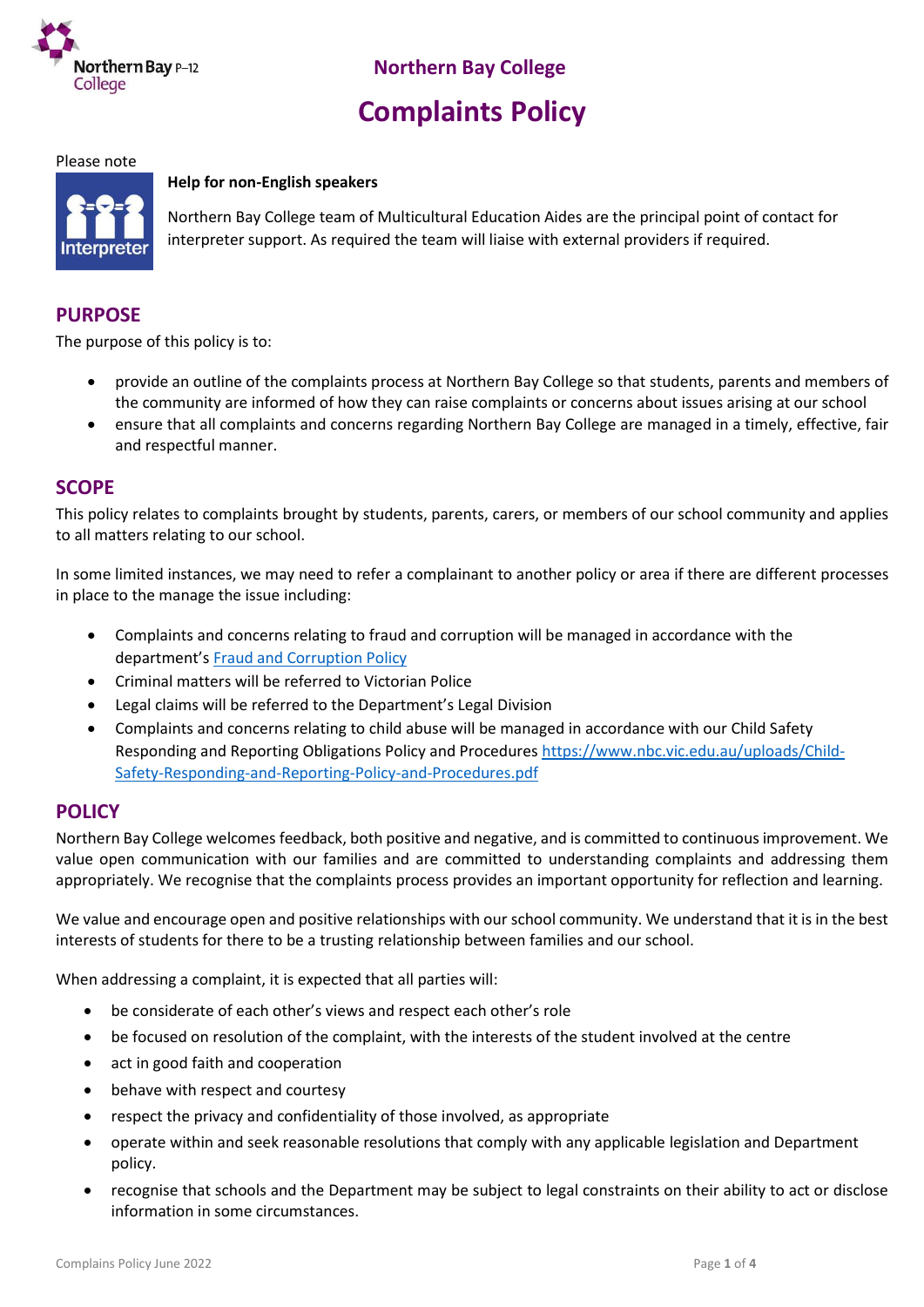#### **Complaints and concerns process for students**

Northern Bay College acknowledges that issues or concerns can cause stress or worry for students and impact their wellbeing and learning. Northern Bay College encourages our students to raise issues or concerns as they arise so that we can work together to resolve them.

Students with a concern or complaint can raise them with a trusted adult at school, for example, with your classroom teacher, Year Level Coordinators, Wellbeing staff, Koorie Education Support Officers, Multicultural Education Aides and Education Support staff. This person will take your concern or complaint seriously and will explain to you what steps we can take to try to resolve the issue and support you.

You can also ask your parent, carer or another trusted adult outside of the school, to talk to us about the issue instead. Information about our parent/carer complaints and concerns process is outlined further below. The parent/carer process also applies to students who are mature minors, refer to[: Mature Minors and Decision Making.](https://www2.education.vic.gov.au/pal/mature-minors-and-decision-making/policy)

Further information and resources to support students to raise issues or concerns are available at:

- [Report Racism Hotline](https://www.vic.gov.au/report-racism-or-religious-discrimination-schools) (call 1800 722 476) this hotline enables students to report concerns relating to racism or religious discrimination
- [Reach Out](https://au.reachout.com/?gclid=CjwKCAiAgbiQBhAHEiwAuQ6BktaB5xneGFK3TnOql5c5eZ7af7dDm9ffLZa7N59FEtbtQzVIk8sGWhoC8N0QAvD_BwE)
- [Headspace](https://headspace.org.au/)
- [Kids Helpline](https://kidshelpline.com.au/?gclid=CjwKCAiAgbiQBhAHEiwAuQ6Bkro6UD2EBcRILznFnRhKjfi5I84jJlUa0fyiiYLQ4mHx5sXTStxH8BoCCEIQAvD_BwE) (call 1800 55 1800)
- [Victorian Aboriginal Education Association](https://www.vaeai.org.au/) (VAEAI)

## Complaints and concerns process for parents, carers and community members

#### **Preparation for raising a concern or complaint**

Northern Bay College encourages parents, carers or members of the community who may wish to submit a complaint to:

- carefully consider the issues you would like to discuss
- remember you may not have all the facts relating to the issues that you want to raise
- think about how the matter could be resolved
- be informed by checking the policies and guidelines set by the Department and Northern Bay College (see "Further Information and Resources" section below).

#### **Support person**

You are welcome to have a support person to assist you in raising a complaint or concern with our school. Please advise us if you wish to have a support person to assist you, and provide their name, contact details, and their relationship to you.

#### **Raising a concern**

Northern Bay College is always happy to discuss with parents/carers and community members any concerns that they may have. Concerns in the first instance should be directed to the class teacher. Where possible, school staff will work with you to ensure that your concerns are appropriately addressed.

#### **Making a complaint**

Where concerns cannot be resolved in this way, parents or community members may wish to make a formal complaint to the Campus Principal or College Principal.

If you would like to make a formal complaint, in most cases, depending on the nature of the complaint raised, our school will first seek to understand the issues and will then convene a resolution meeting with the aim of resolving the complaint together. The following process will apply: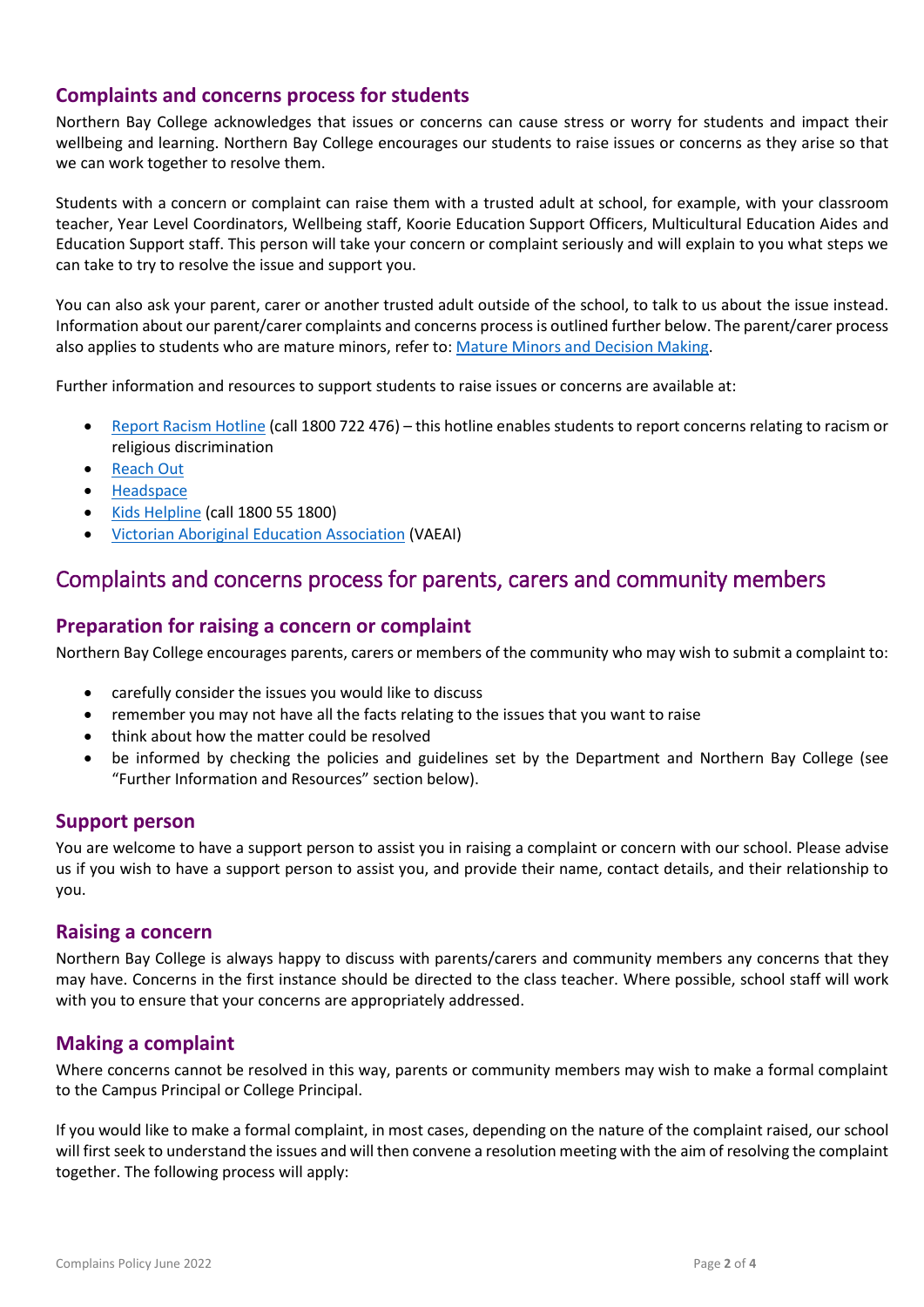- **1. Complaint received:** Please either email, telephone or arrange a meeting through the front office with the Campus Principal to outline your complaint so that we can fully understand what the issues are. We can discuss your complaint in a way that is convenient for you, whether in writing, in person or over the phone.
- **2. Information gathering:** Depending on the issues raised in the complaint, the Campus Principal may need to gather further information to properly understand the situation. This process may also involve speaking to others to obtain details about the situation or the concerns raised.
- **3. Response:** Where possible, a resolution meeting will be arranged with the Campus Principal to discuss the complaint with the objective of reaching a resolution satisfactory to all parties. If after the resolution meeting we are unable to resolve the complaint together, we will work with you to produce a written summary of the complaint in the event you would like to take further action about it. In some circumstances, the College Principal may determine that a resolution meeting would not appropriate. In this situation, a response to the complaint will be provided in writing.
- **4. Timelines:** Northern Bay College will acknowledge receipt of your complaint as soon as possible (usually within two school days) and will seek to resolve complaints in a timely manner. Depending on the complexity of the complaint, Northern Bay College may need some time to gather enough information to fully understand the circumstances of your complaint. We will endeavour to complete any necessary information gathering and hold a resolution meeting where appropriate within 10 working days of the complaint being raised. In situations where further time is required, Northern Bay College will consult with you and discuss any interim solutions to the dispute that can be put in place.

Please note that unreasonable conduct (e.g. vexatious complaints) may need to be managed differently to the procedures in this policy.

#### **Resolution**

Where appropriate, Northern Bay College may seek to resolve a complaint by:

- an apology or expression of regret
- a change of decision
- a change of policy, procedure or practice
- offering the opportunity for student counselling or other support
- other actions consistent with school values that are intended to support the student, parent and school relationship, engagement, and participation in the school community.

In some circumstances, Northern Bay College may also ask you to attend a meeting with an independent third party, or participate in a mediation with an accredited mediator to assist in the resolution of the dispute.

#### **Escalation**

If you are not satisfied that your complaint has been resolved by the school, or if your complaint is about the Principal and you do not want to raise it directly with them, then the complaint should be referred to the South West Region Office by contacting by phone on 1300 333 232 or by email at swyr@education.vic.gov.au

Northern Bay College may also refer a complaint to South West Region Office if we believe that we have done all we can to address the complaint.

For more information about the Department's parent complaints process, including the role of the Regional Office, please see[: Raise a complaint or concern about your school.](https://www.vic.gov.au/raise-complaint-or-concern-about-your-school#speaking-to-your-school)

#### **Record keeping and other requirements**

To meet Department and legal requirements, our school must keep written records of:

Serious, substantial or unusual complaints